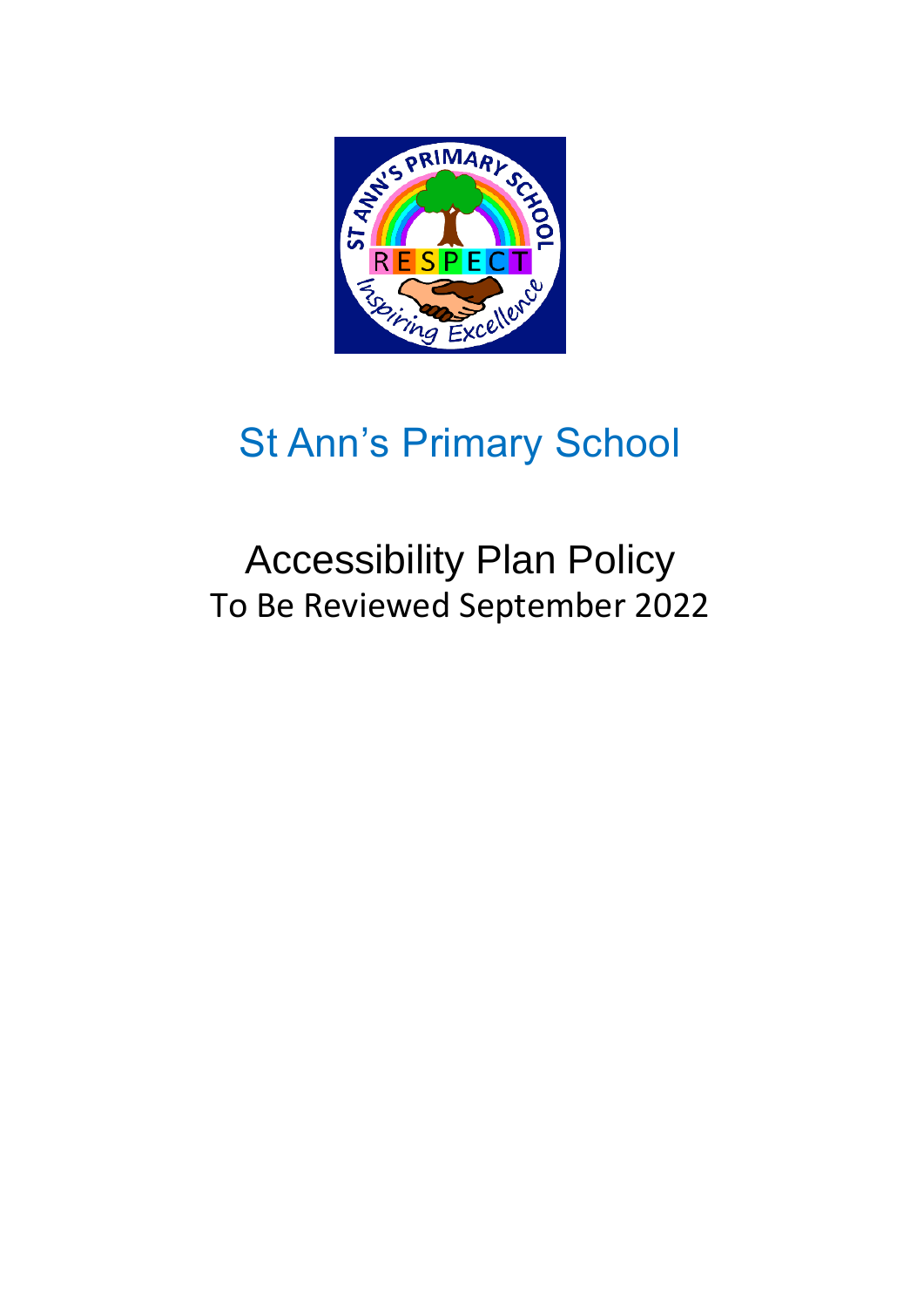## **Introduction**

The Special Educational Needs and Disability Act 2001 (SENDA) required schools to produce Accessibility Plans every three years. This duty is now replicated in the Equality Act 2010, with new accessibility plans being required, in line with the regulatory framework for a three year period, April 2012- March 2015. An accessibility plan is required to contain strategies for:

- Increasing the extent to which disabled pupils can participate in the curriculum
- Improving the physical environment of the school to increase the extent to which disabled pupils can take advantage of education and associated services
- Improving the delivery to disabled pupils of information which is readily accessible to pupils who are not disabled.

The strategies should contain short, medium and long term targets over the life of the plan. Schools are not required to make physical alterations to the fabric of the building in order to meet the needs of disabled pupils. However, they are required to take reasonable steps to address physical features where they affect disabled members of the public who use the school premises.

It is recognised that there may be problems with implementing plans, thus schools are required to take **reasonable** steps. It is important that schools are able to demonstrate a clear process of decision making. It is recommended that schools consult with stakeholders in the planning process with discussions of issues and options being recorded with clear and detailed reasons for decisions so that if there is a later challenge relating to a failure to make reasonable adjustments or a disability discrimination claim the school can demonstrate "reasonableness" with a clear paper trail. Schools may wish to consider the following when deciding what should be included in their accessibility plans:-

- do teachers have the necessary training to teach and support disabled pupils?
- are classrooms optimally organised for disabled pupils?
- are lessons responsive to pupil diversity?
- do lessons involve work to be done by individuals, pairs, groups, whole class?
- do staff recognise and allow for additional time required by some disabled pupils to use equipment in practical work?
- do staff recognise and allow for the mental effort expended by some disabled pupils, e.g. lip reading?
- do you provide access to computer technology appropriate for pupils with disabilities
- are there realistic expectations of all pupils?
- does the size and layout of areas, including all academic and social facilities, classrooms, canteen, library and common areas allow access for all pupils?
- can pupils who use wheelchairs move around the buildings and site without experiencing barriers to access such as those caused by doorways, steps and stairs, and toilet facilities?
- are pathways of travel around the site and parking arrangements safe, routes logical and well signed?
- The accessibility plan must be made publically available and kept under review. It is recommended that the governing body reproduces the accessibility plan in its annual report to parents. As a minimum the annual report must include an explanation as to the admission arrangements for disabled pupils and how it will ensure that they are treated fairly

Signed by: